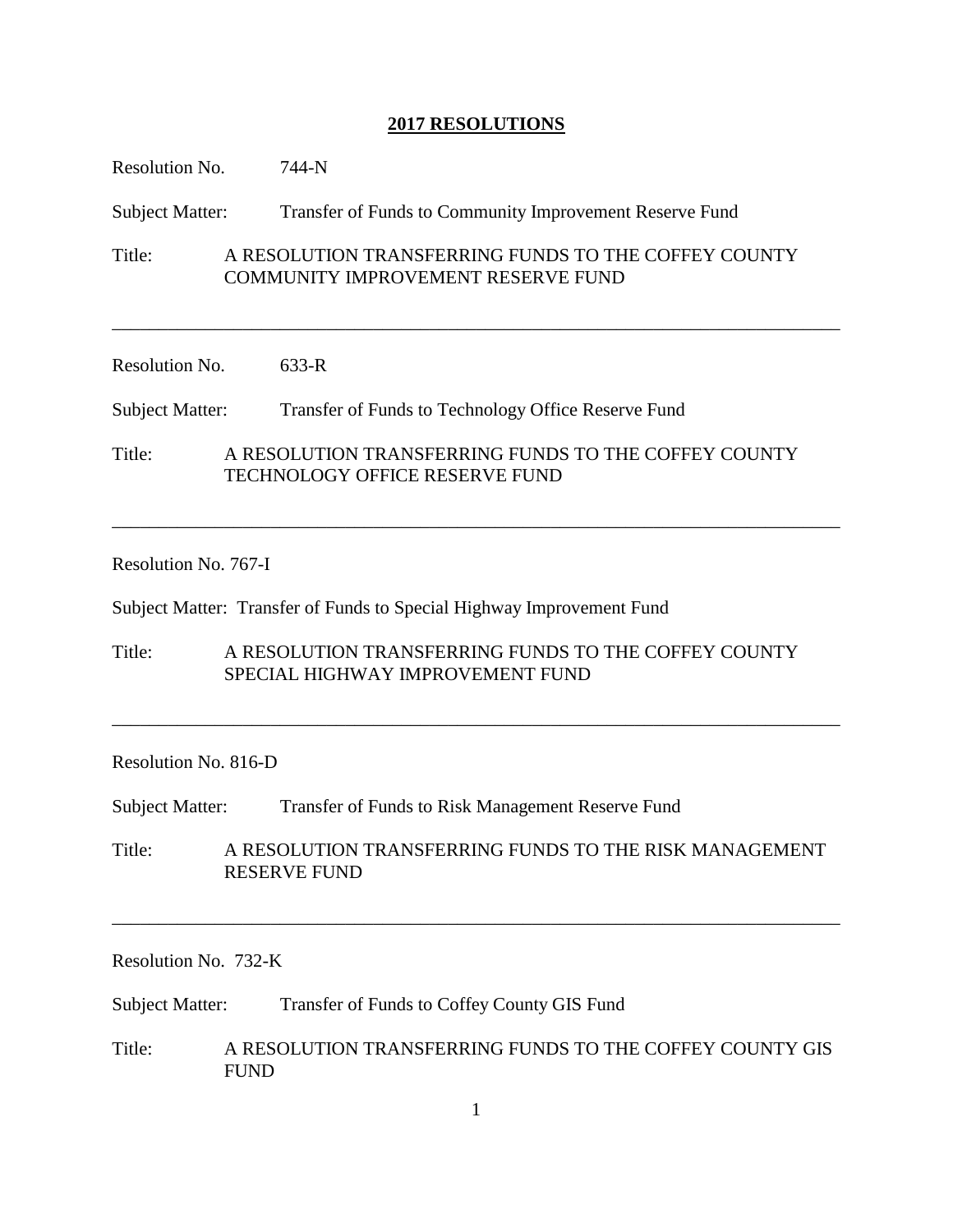Resolution No. 730-L

Subject Matter: Transfer of Funds to Capital Improvement Reserve Fund

# Title: A RESOLUTION TRANSFERRING FUNDS TO THE COFFEY COUNTY CAPITAL IMPROVEMENT RESERVE FUND

\_\_\_\_\_\_\_\_\_\_\_\_\_\_\_\_\_\_\_\_\_\_\_\_\_\_\_\_\_\_\_\_\_\_\_\_\_\_\_\_\_\_\_\_\_\_\_\_\_\_\_\_\_\_\_\_\_\_\_\_\_\_\_\_\_\_\_\_\_\_\_\_\_\_\_\_\_

## Resolution No. 502-B

Subject Matter: Transfer of Funds to Fiber Optic System Construction Reserve Fund

Title: A RESOLUTION TRANSFERRING FUNDS TO THE FIBER OPTIC SYSTEM CONSTRUCTION RESERVE FUND

\_\_\_\_\_\_\_\_\_\_\_\_\_\_\_\_\_\_\_\_\_\_\_\_\_\_\_\_\_\_\_\_\_\_\_\_\_\_\_\_\_\_\_\_\_\_\_\_\_\_\_\_\_\_\_\_\_\_\_\_\_\_\_\_\_\_\_\_\_\_\_\_\_\_\_\_\_\_

### Resolution No. 731-M

Subject Matter: Transfer of Funds to Equipment Reserve Fund

Title: A RESOLUTION TRANSFERRING FUNDS TO THE COFFEY COUNTY EQUIPMENT RESERVE FUND

## Resolution No. 838

Subject: Naming of District Courtroom in Coffey County Courthouse

Title: A RESOLUTION NAMING DISTRICT COURTROOM IN COFFEY COUNTY COURTHOUSE "PHILLIP M FROMME DISTRICT COURTROOM"

\_\_\_\_\_\_\_\_\_\_\_\_\_\_\_\_\_\_\_\_\_\_\_\_\_\_\_\_\_\_\_\_\_\_\_\_\_\_\_\_\_\_\_\_\_\_\_\_\_\_\_\_\_\_\_\_\_\_\_\_\_\_\_\_\_\_\_\_\_\_\_\_\_\_\_\_\_\_

\_\_\_\_\_\_\_\_\_\_\_\_\_\_\_\_\_\_\_\_\_\_\_\_\_\_\_\_\_\_\_\_\_\_\_\_\_\_\_\_\_\_\_\_\_\_\_\_\_\_\_\_\_\_\_\_\_\_\_\_\_\_\_\_\_\_\_\_\_\_\_\_\_\_\_\_\_\_

## Resolution No. 837

Subject: Lake Region Solid Waste Management Plan

Title: A RESOLUTION ADOPTING THE LAKE REGION SOLID WASTE MANAGEMENT PLAN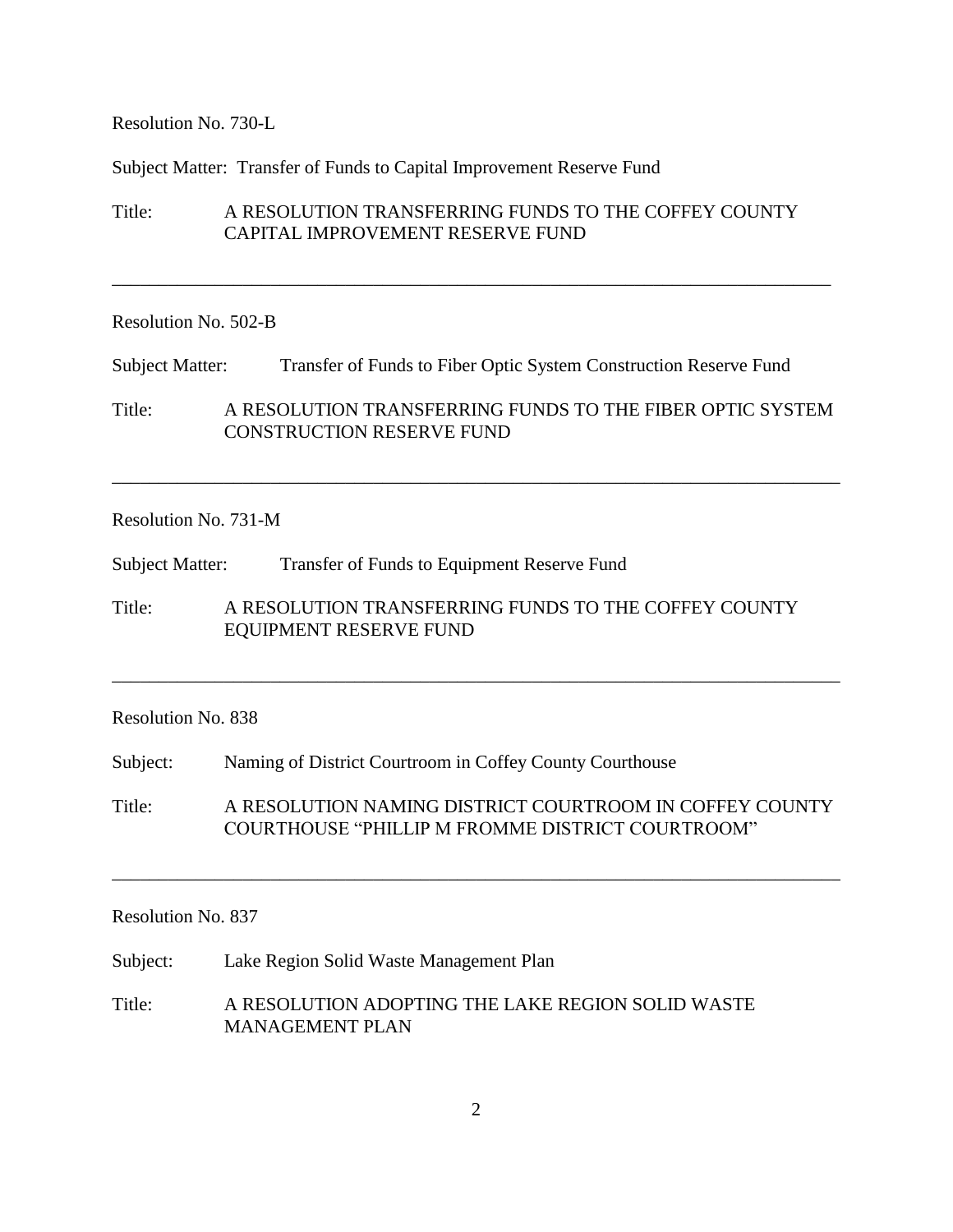Resolution No.

Subject Matter: Mutual Understanding for Bridge Replacement Work

Title: RESOLUTION OF MUTUAL UNDERSTANDING FOR BRIDGE REPLACEMENT WORK

## Resolution No. 836

Subject Matter: Property Taxation Policy

Title: A RESOLUTION EXPRESSING THE PROPERTY TAXATION POLICY OF THE BOARD OF COFFEY COUNTY COMMISSIONERS WITH RESPECT TO FINANCING THE 2018 ANNUAL BUDGET FOR COFFEY COUNTY FIRE DISTRICT NO. 1, COFFEY COUNTY, KANSAS

\_\_\_\_\_\_\_\_\_\_\_\_\_\_\_\_\_\_\_\_\_\_\_\_\_\_\_\_\_\_\_\_\_\_\_\_\_\_\_\_\_\_\_\_\_\_\_\_\_\_\_\_\_\_\_\_\_\_\_\_\_\_\_\_\_\_\_\_\_\_\_\_\_\_\_\_\_\_

\_\_\_\_\_\_\_\_\_\_\_\_\_\_\_\_\_\_\_\_\_\_\_\_\_\_\_\_\_\_\_\_\_\_\_\_\_\_\_\_\_\_\_\_\_\_\_\_\_\_\_\_\_\_\_\_\_\_\_\_\_\_\_\_\_\_\_\_\_\_\_\_\_\_\_\_\_\_

\_\_\_\_\_\_\_\_\_\_\_\_\_\_\_\_\_\_\_\_\_\_\_\_\_\_\_\_\_\_\_\_\_\_\_\_\_\_\_\_\_\_\_\_\_\_\_\_\_\_\_\_\_\_\_\_\_\_\_\_\_\_\_\_\_\_\_\_\_\_\_\_\_\_\_\_\_\_

## Resolution No. 586-F

Subject Matter: Re-appoint County Appraiser

Title: A RESOLUTION RE-APPOINTING CONNIE LAWRENCE, COFFEY COUNTY APPRAISER FOR A FOUR-YEAR TERM

Resolution No. 772J

Subject Matter: Salary Resolution

Title: A RESOLUTION ESTABLISHING THE PAY SCALE AND CLASSIFICATION FOR THE EMPLOYEES OF COFFEY COUNTY, KANSAS